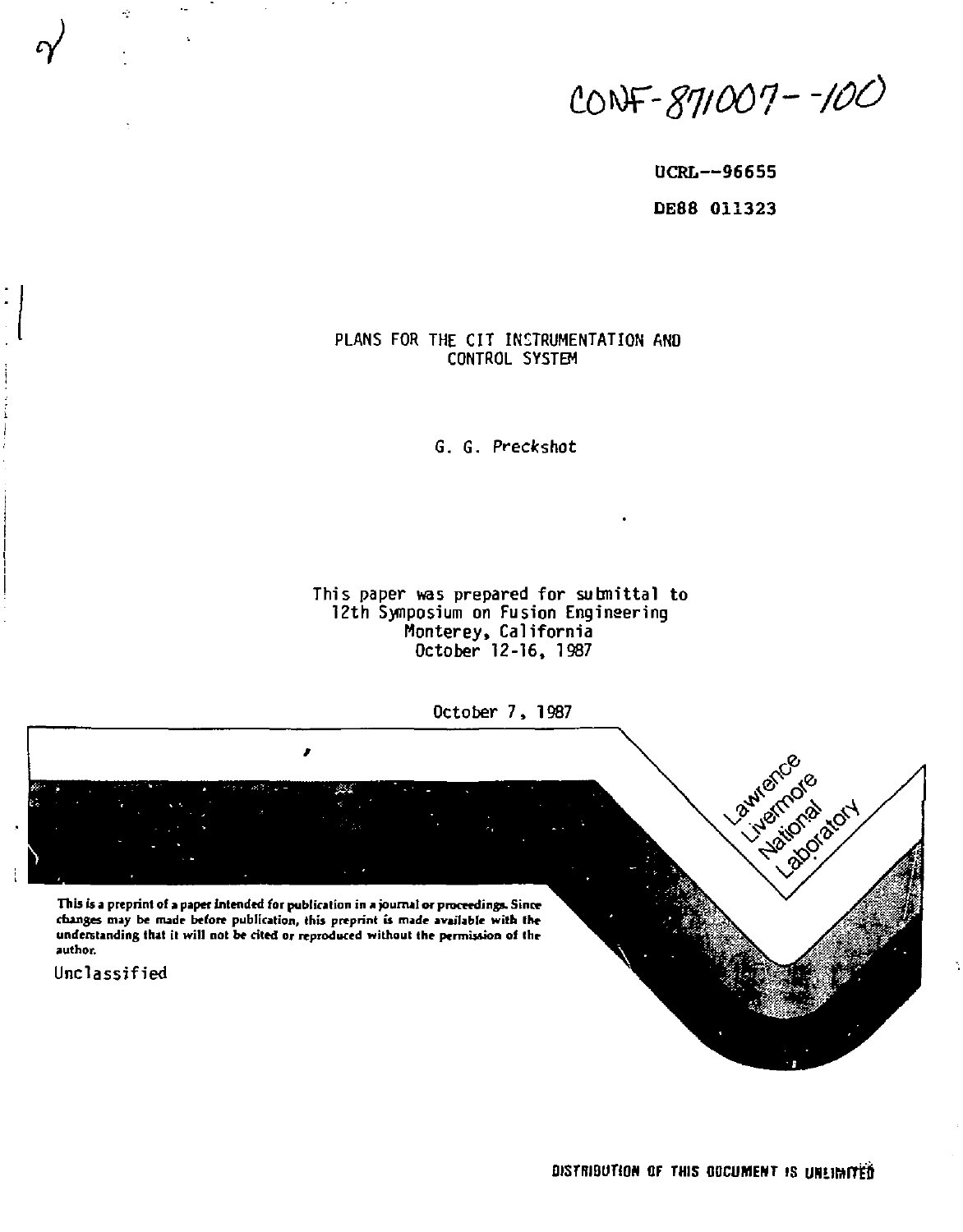## **PLANS FOR THE CIT INSTRUMENTATION ANP CONTROL SYSTEM\***

**G. S. Preckshot Lawrence Llvermore National Laboratory P. 0. Box 5511, L-635 Llvermore, California 94550** 

## **Abstract**

- 1

J

**Extensive experience with previous fusion experiments (TFTR, MFTF-B and others) 1s driving the design of the Instrumentation and Control System (I & C) for the Compact Ignition Tokamak (CIT) to be built**  at Princeton. The new design will reuse much equipment **fror TFTR and will be subdivided Into six major parts:**  machine control. machine data acquisition, plasma **diagnostic Instrument control and Instrument data acquisition, the database, shot sequencing and safety interlocks. In a major departure from previous fusion experiment control systems, the CIT** *machine* **control system will be a commercial process control system. Since the machine control system will be purchased as a completely functional product, we will be able to concentrate development manpower 1r. plasma diagnostic instrument control, data acquisition, data processing and analysis, and database systems.** 

**We will discuss the Issues driving the design, give a design overview and state the requirements upon any prospective commercial process control system.** 

#### **Introduction**

**In 1987, a team based at Lawrence Llveraore National Laboratory (LLNL) participated In the continuing design of the Instrumentation and Control**  System (I & C System) for the Compact Ign<sup>1+1</sup>on Tokamak **(CIT). CIT Is expected to be built at Pr..iceton Plasma Physics Laboratories (PPPL) in the early 1990s. During the year, CIT continued to be defined, with several alternatives to the original Conceptual Design Report [1] being examined. In spite of this uncertainty, experience with previous fusion experiment control systems has guided and stabilized the design goal for the CIT I 4 C System.** *In this* **paper we describe the overall CIT I & C design and discuss details of the controls portion. Plasma diagnostic Instrument data handling, databases and computational support are covered elsewhere [2].** 

# **Design Issues**

**The operation of a large fusion energy experiment places some strong and, at 'times contradictory demands upon the control and Instrumentation system designer. If we proceed from local to global concerns,** 

- **a) Individual Instruments or equipment must be operated locally for test or calibration,**
- **b) subsets of Instruments or equipment must be operated together for test, calibration or reduced-scope experiments,**
- **c) all Instruments and equipment wist be operated 1n a coordinated experimental sequence, usually called a "shot",**

**•worlc performed under the auspices of the U.S. Department of Energy by the Lawrence Llvermore National Laboratory under contract number W-7405-ENG-48.** 

- **d) immediate calculations and graphics displays must be provided to guide the next experiment operation,**
- **e) longer-term, more complex calculations raist be performed to guide longer experimental runs,**
- **f) acquired data snd results must be available where they are needed, but especially In an Interactive, ad libitum physics calculatlonal environment.**

**Previous attempts to satisfy these demands (the TFTR CICADA System [3] and the HFTF-B SCDS system [4]) resulted In large systems oriented around locally designed and Implemented data bases. The real-time requirements upon both the computer systems and the data base software precluded many of the sophisticated capabilities that are part of a research computer environment. In both systems, when It was a question of operating the experiment to get data or supplying a physics Interactive calculatlonal environment, running the experiment won. Because of this, there has'been a migration away from such monolithic, single data base systems toward partitioned systems that employ process control systems, popular general-purpose computers and vendor-supported, timesharing operating systems. Such a migration has occurred In the TFTR CICADA system, which now Includes a flexible time-sharing data analysis environment [5].** 

**The Doublet III system [6] separates the real-time control and data acquisition subsystem from the OEC-10 time-sharing subsystem (Doublet III is now using DEC VAXes). The MIT TARA experlsent exhibits pronounced separation between'the control subsystem [7, 8] and the data acquisition subsystem. At TARA, commercial programmable controllers are used for operating the experiment, but are not part of an integrated**  $\frac{d}{d\theta}$ **<br>commercial process control system, An in-house**  $\frac{d\theta}{d\theta}$ **commercial process control system. An In-house 55**  developed CAMAC data acquisition software package [9] **1s used to acquire and to do Initial processing on TARA** *~*  **diagnostics data. A successful application of e commercial process control system is running at the**  $\frac{1}{2}$ Laser Isotope Separation facility at LLNL. LLNL **experience with this application Indicated that the use -?**  of a commercial system substantially reduced schedule<br> **uncertainty while fulfilling the requirements for the**<br> **experience** with the TFTR CICADA system led \* **PPPL personnel to recommend that the CIT I & C system**<br>
be separated into a machine control part and a angulary and a diagnostics data acquisition and management part [10].<br> **Commercial process control equipment played a be separated Into a machine control part and a** *%*  diagnostics data acquisition and management part [10]. Commercial process control equipment played a substantial role in the PPPL recommendation.

The evolving architecture of choice ftas thuses<br>subsystems: a vendor-supplied process dontfall: System<br>to operate the plant and industrial equiporting<br>instrument and data acquisition system to operate **plasma diagnostics Instruments, to acquire and store data, and to do limited Immediate data processing \*nd**  Ė **display for experiment guidance; and a standard, general-purpose time-sharing computer system with ^yv ^** 

ģ.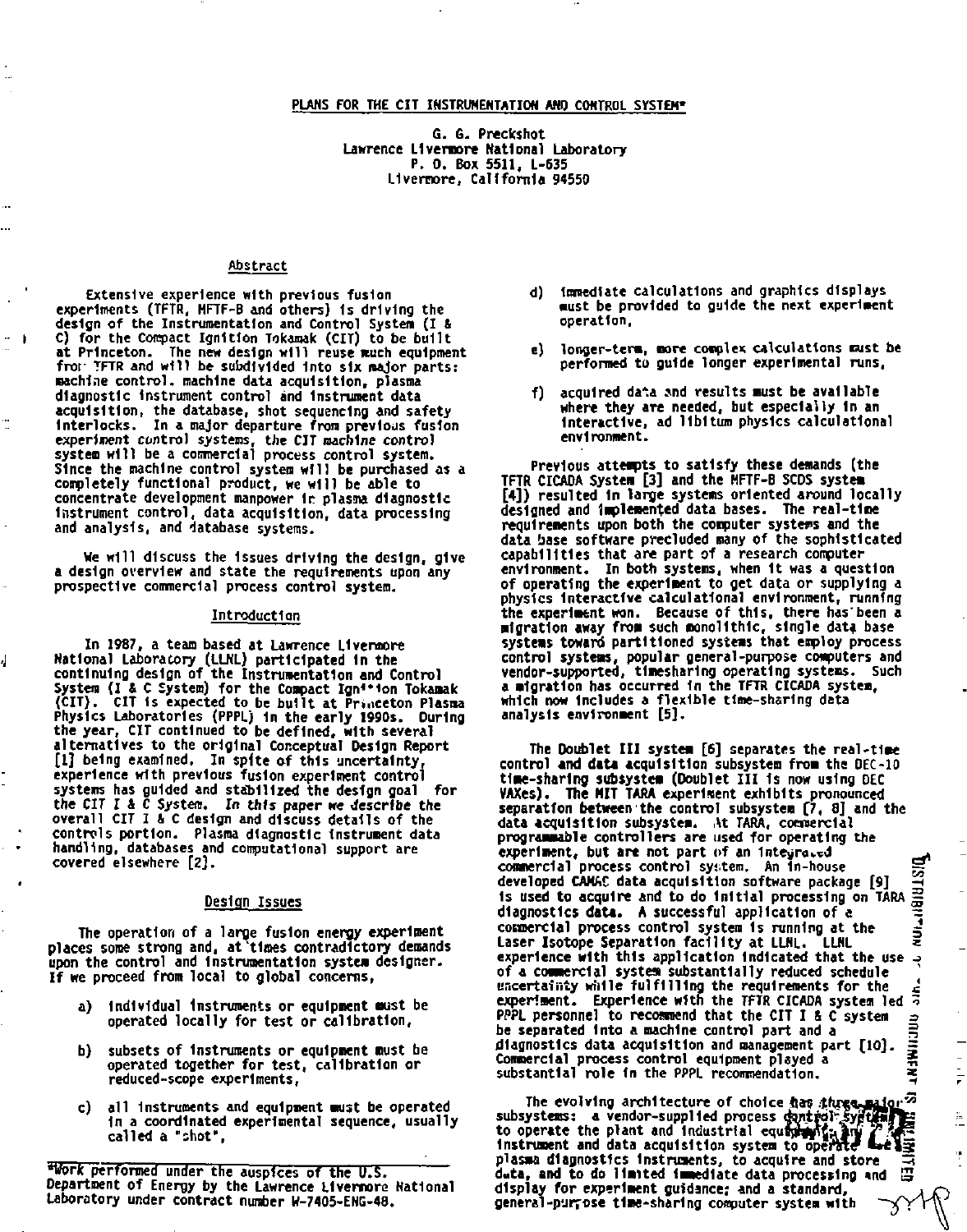**expanded data base capabilities for extensive data unigeaent, numerical analysis and graphics output. Restated briefly, these three subsystems are control, real-time plasma diagnostic Instrument data acquisition, and extended data processing.** 

## **CIT I & C System Design**

ł

÷,

**While the architecture of choice has three subsystems, the realities of CIT require that we have three additional subsystems visible at the highest design lwel. Since process control systems usually do not handle very large volumes of data well (such as large blocks of data produced by CAKAC digital data recorders), we put recording of machine subsystem data (as opposed to plasma diagnostic instrument data) In a separate subsystem called "Machine Subsystem Bulk-Oata Acquisition". Two other subsystems are too important to Ignore even at the highest design level: precision**  timing (also called "shot synchronization") and safety **monitoring (or "central Interlocks"). Figure 1 shows a**  logical diagram of the CIT 1 & C System. Precision **timing and safety monitoring are shown under the aegis of the Machine Control System.** 



**Figure 1. Instrument and Control System logical View** 

**In the sequel, we define 1n greater detail the following six major parts of the CIT I & C System:** 

- **o The machine control system**
- **o The shot (experiment) synchronization system**
- **o Central Interlocks, access control and communications**
- **o Machine subsystem bulk-data acquisition**
- **o Plasma diagnostics control and data acquisition**
- **o The central data base, archive and computation facility**

### **The Machine Control System**

**The machine control system 1s an Integrated process control system such as those provided by Honeywell, Allen-Bradley, Fisher, Measurex or Rexnord. The process control system Is hierarchical and consists of a supervisory part and peripheral controllers with varying degrees of Intelligence and capability. The process control system connects to controlled machine subsystems through peripheral controllers at Field Termination Units (FTUs). The FTUs and the peripheral controllers may be one and the same thing. The peripheral controllers encompass commercial programmable logic controllers (PLCs) and vendorproprietary controllers.** 

**High-speed, real-time control systems, such as plasma position control, bum control and pellet Injector control are not a part of the "machine control system", although the commercial process control system will provide a supervisory Interface to such specialized control systems. Typically, these systems will require real-time sensors and compute power which can best be provided by a dedicated subsystem.** 

# **The Shot (Experiment) Synchronization System**

**All I & C subsystems are required to operate 1n synchronization with a central timing and shot supervisory control system. We call this the shot synchronization system or SHOTSYNC. SHOTSYNC consists of a supervisory level and the central timing system.** 

ı.

**The supervisory level of SHOTSYNC will be Implemented as a high level portion of the machine control system. At this level, SHOTSYNC accepts operator Input for shot timing, validates and adjusts relative timing among subsystems, sends out coordination commands to subsystems, sets up and triggers the central timing system, and cleans up and terminates the shot sequence. The supervisory level 1s also structured so that CIT subsystems (subtrees of the timing hierarchy) may be detached and run 1n subsystem test cycle modes.** 

**The central timing system consists of a master clock and various methods of dividing and distributing clocks and triggers to subsystem hardware. To facilitate a consistent and uniform tlmebase for Interpreting or comparing CIT data, all CIT sampling clocks are required to be phaselocked to the master clock or one of Its derivative frequencies.** 

Central timing system hardware is arranged and **connected so that subsystems may be operated in Independent test cycle modes. Subtrees of the timing hierarchy may be detached electronically by computer command for local operation.** 

### **Central Interlocks, Access Control and Communication**

**While the actual hardware interlocks required for personnel and equipment safety must operate even if the I & C system 1s defunct, I & C does provide central overview monitoring and display of Interlocks, alarms, fault trips o^d Instrumented personnel exclusion areas. .Mimic screen displays, closed-circuit television and Intercom are available to assist CIT administration in controlling access to hazardous areas.** 

#### **Machine Subsystem Bulk-Data Acquisition**

**In certain machine subsystems, the need to acquire large volumes of data for engineering or scientific purposes will exceed the local data bandwidth of the vendor-supplied control system. These data are typically time-series data acquired 1n CAMAC digital data recorders or their equivalents and may amount to several megabytes of digital data collected In synchronization with the CIT shot cycle. Data may also be collected for subsystem test cycles that are asynchronous to CIT shot cycles.** 

**Machine data differs from plasma diagnostic Instrument data 1n that the data sources and timing are generally well known and unattended, automatic operation of the data recording equipment can be anticipated.**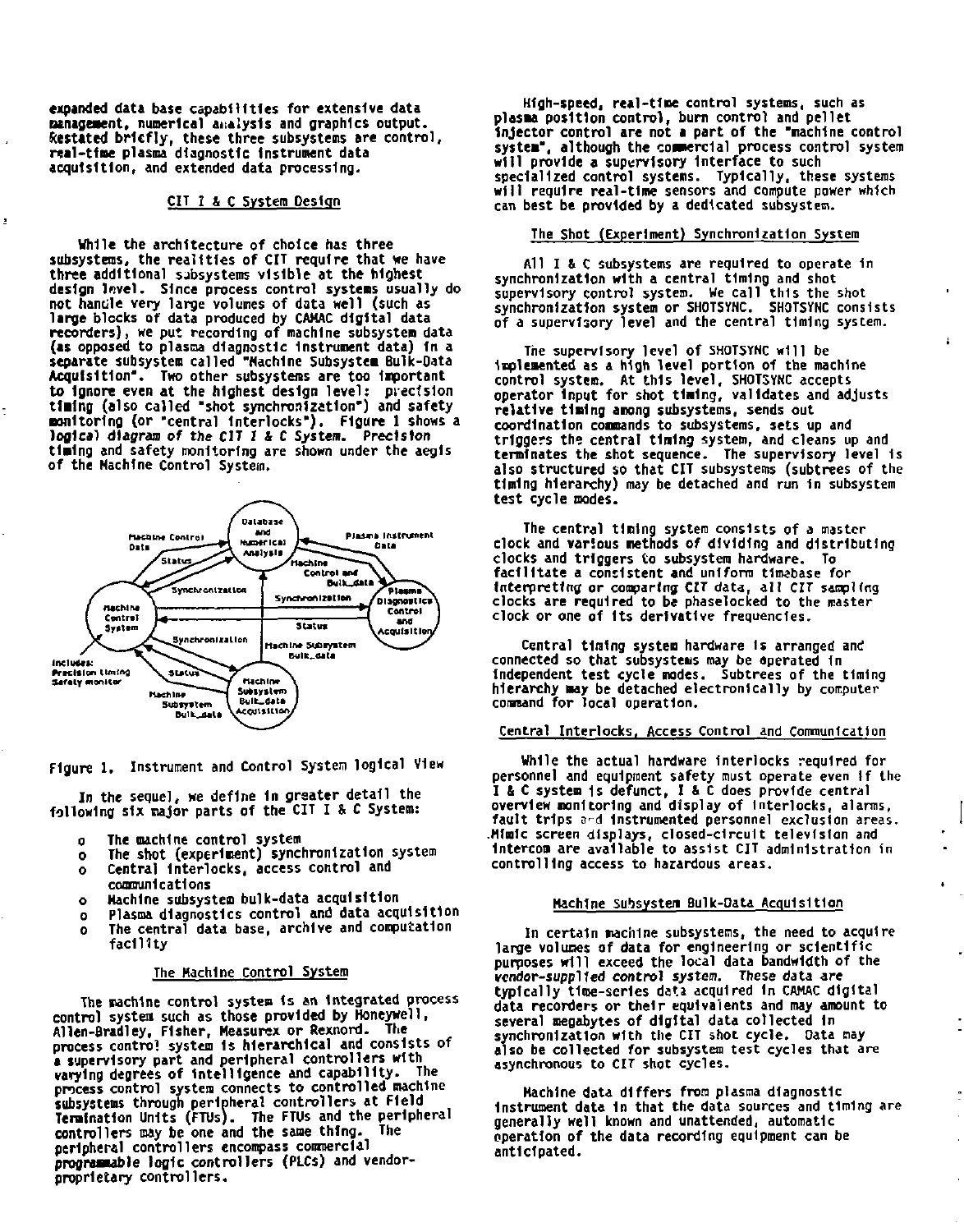### **Plasma Diagnostics Control and Data Acquisition**

**Plasma diagnostic instruments differ from other CIT machine subsystems In that their requirements and**  designs are driven by physics concerns that will change **during operation as CIT becomes better understood. The need to acquire large volumes of plasma data wil l exceed the bandwidth capability of the vendor-supplied control system. The control and calibration requirements of the plasma diagnostic Instruments wil l present special problems not ordinarily encountered by process control systems.** 

**The plasma diagnostics data acquisition system consists of computers, software. Interfaces, data links and data recorders for controlling plasma diagnostic Instruments and for acquiring and storing time-series data produced by plasma diagnostic instruments. For safety reasons, plasma diagnostic instrument vacuum Interfaces (e.g. diagnostic Instrument port gate valves) nay be controlled by the nachlne control system. To avoid proliferation.of different kinds of**  data acquisition hardware and software, standards for **such hardware and software will be developed for plasma diagnostic Instruments and will be available for use In other machine subsystems, such as the foregoing machine subsystem bulk-data acquisition.** 

 $\lambda$ 

### **The Central Database, Archive and Computation Facility**

**The central database, archive and computation facilit y consists of computers, mass storage, database manager software, hierarchical storage management software, display and hardcopy subsystems. Job management software and physics analysis software. The**  central database and computation facility will provide **services for C1T configuration management, engineering data storage, retrieval and reduction, and scientific data storage, retrieval , reduction and extended processing.** 

The central database facility and archive provides **a uniform method for storing and retrieving machine data, physics data and computational results generated by CIT operation. This Is supported by a hierarchical storage manager which controls the balance between online and off-line data storage.** 

**Computational services are provided 1n three environments, al l supported by database management:**  batch, time-sharing and data-driven job dispatch. **data-driven Job dispatcher runs Jobs based on the availabilit y of Incoming data produced by a shot, output-input dependencies and a priority scheme.** 

### **CIT I & C System Size Estimate**

**Control system costs tend to be driven by four**  relatively simple measures: the number of analog<br>points, the number of digital points, the number of **operator stations and the total number of physical display screens. Physics experiments have additional costs associated with high speed digital data recorders, which are reflected In the diagnostic Instrument point counts.** 

**An estimate of the expected size (1n numbers of Instrumented points) was made using the CIT Conceptual Design Report and current data from the TFTA CICADA system. Since re-use of as much TFTR equipment as possible to save costs 1s contemplated, the Inclusion of CICADA data Is pertinent. From a recent CICADA point count [H] <sup>f</sup> excluding neutral beams, the point lis t totals are shown In Table 1 .** 

**Table 1 . Recent CICADA point count.** 

|                  | AM.                                                                                                                                                                                                           | <u>AC</u> | <u>on</u>    | <u>DC</u>            | ŢΝ | HQ      | DА           | <u>se</u> |  |
|------------------|---------------------------------------------------------------------------------------------------------------------------------------------------------------------------------------------------------------|-----------|--------------|----------------------|----|---------|--------------|-----------|--|
| Machine<br>Diam. | 635<br>1014                                                                                                                                                                                                   | 76<br>85  | 6000<br>5146 | 1237 336<br>1797 441 |    | 7<br>36 | 1240<br>1136 | 579<br>27 |  |
| Total            | 1649                                                                                                                                                                                                          |           | 161 11146    | 3034 777             |    | 43      | 2376         | 597       |  |
| Legend:          | Analog Monitor<br>АМ<br>AC<br>Analog Control<br>Oigital Monitor<br>DM<br>Digital Control<br>0C<br>TM<br>Timing<br>ю<br>Motor Operator<br>Time series Data Acquisition<br>DA<br>SPecial (IEEE 488, etc.)<br>SP |           |              |                      |    |         |              |           |  |

**Hot al l the CICADA Instruments and controls are required for CIT, In addition, there are new systems on CIT which add points to the CIT estimate. Table 2 shows the summary of carryover points from CICADA and new points for CIT.** 

**Table 2. CICADA carryover plus new point count.** 

|                    | ли         | AC                           | 맨               | DC             | TH      | MO      | DA          | <u>se</u>  |  |
|--------------------|------------|------------------------------|-----------------|----------------|---------|---------|-------------|------------|--|
| Hachine            | 422<br>379 | 51<br>74                     | 5515<br>2078    | 1150 292       | 732 293 | 6<br>15 | 1190<br>758 | 84<br>27   |  |
| Diag.<br>New Cont. | 248        | 20                           | 650             |                | 100 14  | 36      | 134         | <u> 37</u> |  |
| Total              | 1049       | 45                           | 8243            | 1982 599       |         | 57      | 2082        | 148        |  |
| Legend:            |            | ٨Н                           | Analog Monitor  |                |         |         |             |            |  |
|                    |            | AC                           | Analog Control  |                |         |         |             |            |  |
|                    |            | DH.                          | Digital Monitor |                |         |         |             |            |  |
|                    | DC         | Digital Control              |                 |                |         |         |             |            |  |
|                    |            | TM                           |                 | Tietna         |         |         |             |            |  |
|                    |            | но                           |                 | Motor Operator |         |         |             |            |  |
|                    | DA         | time series Data Acquisition |                 |                |         |         |             |            |  |
|                    | SP         | SPecial (IEEE 488, etc.)     |                 |                |         |         |             |            |  |

We conclude that the CIT Instrumentation and Control Systea 1s comparable *In size to* the TFTR CICADA system excluding neutral beams. Based upon the number of CIT subsystems to be Independently and simultaneously controlled, we estimate the number of operator control stations required to be eight, with 28 physical display screens. The number of mimic panels to be displayed on these screens Is expected to be about 400.

We have not addressed the Issue of size and capability requirements of other CIT computer systems. It Is certain that considerable processing power and data storage capability will be needed, but a much<br>better understanding of the computational requirements<br>for CIT is necessary for a good estimate. A companion<br>paper [2] discusses some of these issues.

#### Requirements on the Process Control System

The process control system for CIT Is expected to be a Merarchlal supervisory control system with various tools and utilities to configure It to operate site-specific equipment, to generate operation reports, to troubleshoot, and to Interact with external computer systems. In addition, the physical separation of supervisory operator stations from peripheral controllers **and** Field Termination Units (FTUs) will be required to accommodate the hazardous environment of **CIT.** 

÷.